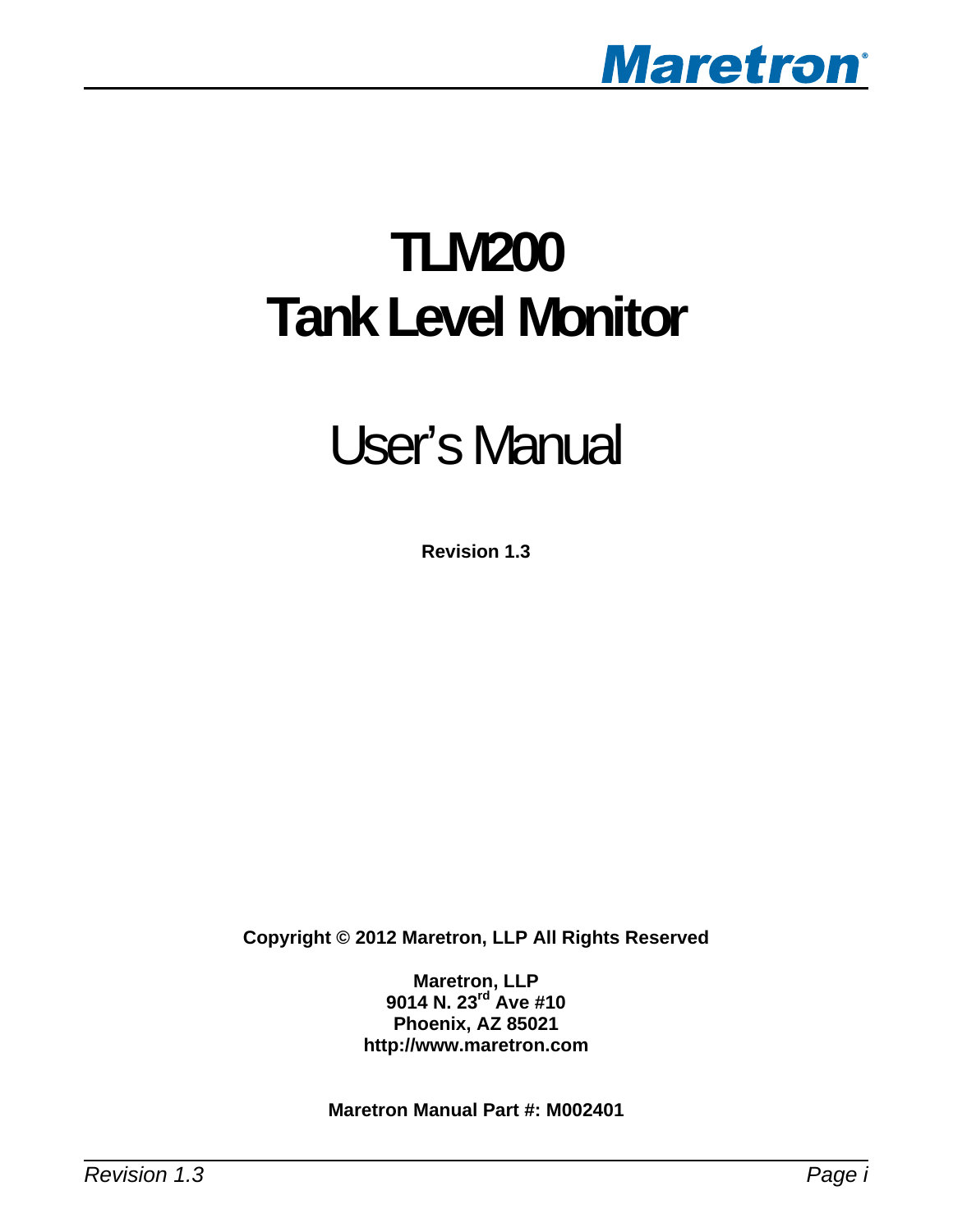# **Revision History**

| <b>Revision</b> | <b>Description</b>                                                                                                                                                                                                                                                                                                             |
|-----------------|--------------------------------------------------------------------------------------------------------------------------------------------------------------------------------------------------------------------------------------------------------------------------------------------------------------------------------|
| 1.0             | Original document                                                                                                                                                                                                                                                                                                              |
| 1.1             | Removed all references to airlocks                                                                                                                                                                                                                                                                                             |
|                 | Corrected typo in NMEA Protocol PGN list                                                                                                                                                                                                                                                                                       |
| 1.2             | Added documentation on mounting locations and theory of operation<br>Corrected torque specifications<br>Added prohibition of red Loctite threadlocking compound and cleaning agents<br>containing acetone<br>Updated troubleshooting section<br>Updated referenced firmware version number<br><b>Typographical corrections</b> |
| 1.3             | <b>Typographical corrections</b>                                                                                                                                                                                                                                                                                               |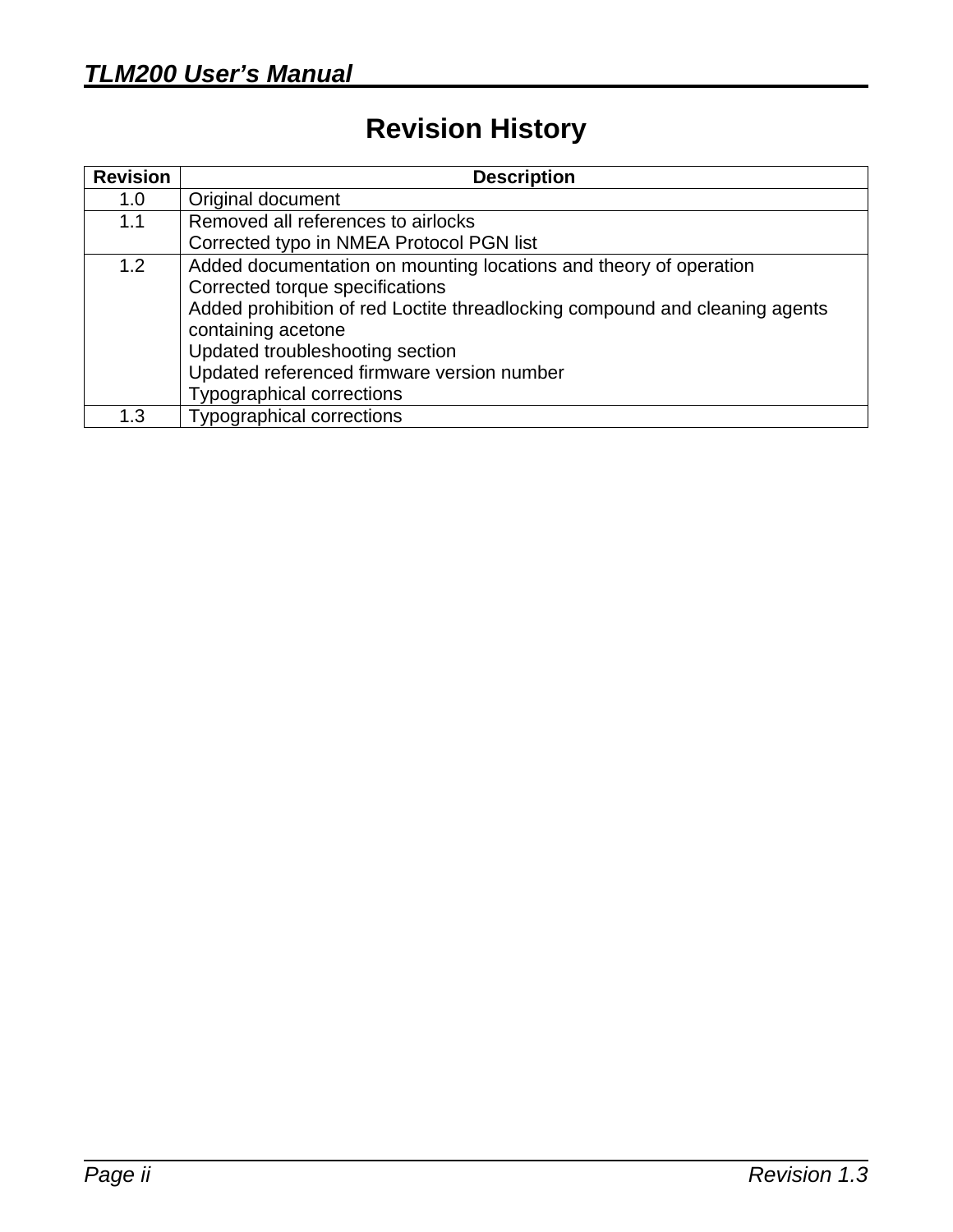# **Maretron**<sup>®</sup>

# **Table of Contents**

| 1              |  |
|----------------|--|
|                |  |
|                |  |
|                |  |
|                |  |
|                |  |
|                |  |
| $\overline{2}$ |  |
|                |  |
|                |  |
|                |  |
|                |  |
|                |  |
|                |  |
|                |  |
|                |  |
|                |  |
| 3              |  |
|                |  |
|                |  |
|                |  |
|                |  |
|                |  |
|                |  |
| 4              |  |
| 5              |  |
| 6              |  |
| 7              |  |
| 8              |  |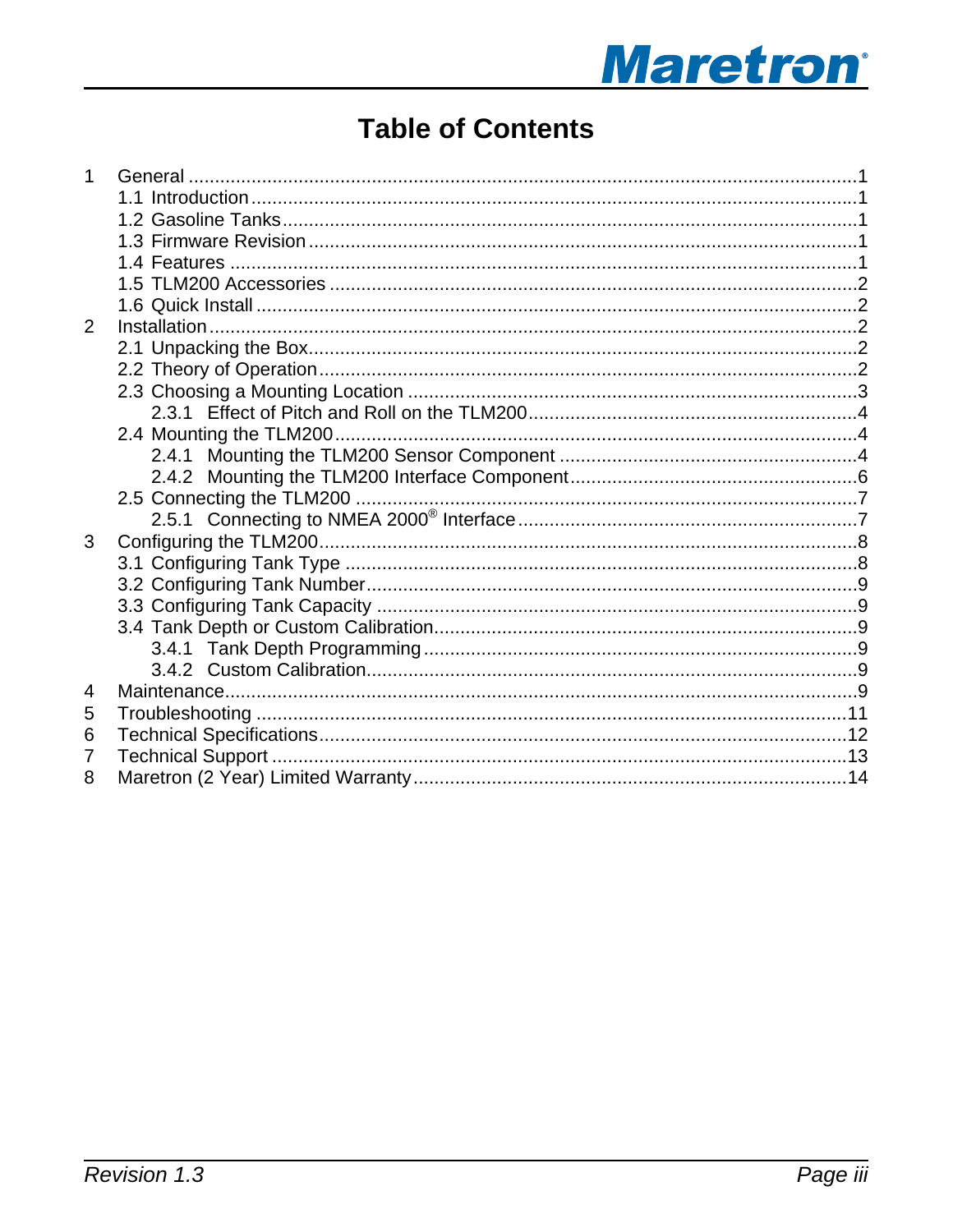# **Table of Figures**

# **Table of Appendices**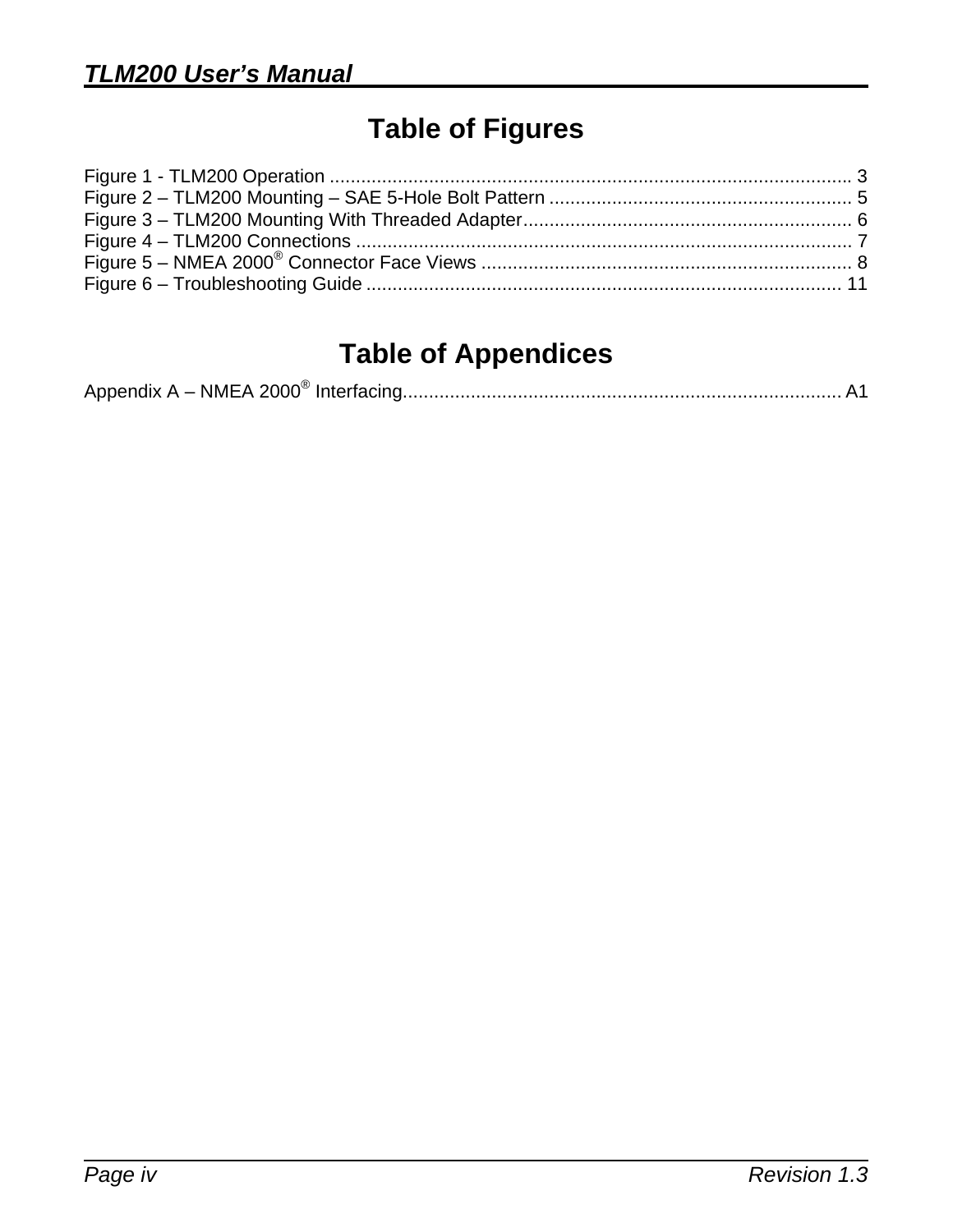

## <span id="page-4-0"></span>**1 General**

## **1.1 Introduction**

Congratulations on your purchase of the Maretron Tank Level Monitor (TLM200). Maretron has designed and built your monitor to the highest standards for years of reliable, dependable, and accurate service.

The TLM200 is used to sense levels of liquid tanks using ultrasonic technology and transmit the liquid levels over the NMEA 2000® network. This allows you to observe tank levels anywhere on the vessel where there is an NMEA 2000® compatible display such as the Maretron DSM250. The TLM200 is capable of sensing tanks up to 104" (2.64m) in depth. It can be used for diesel, fresh water, grey water, black water, and oil tanks. Unlike most tank senders that only work with rectangular tanks, the TLM200 can be calibrated for irregular tank shapes so you know the true level of your tanks. The TLM200 can be mounted on tanks with a SAE J1810 5-hole mounting pattern, or to tanks using 1.5" NPT threaded openings via an available adapter.

The Maretron TLM200 is designed to operate within the harsh demands of the marine environment. However, no piece of marine electronic equipment can function properly unless installed, calibrated, and maintained in the correct manner. Please read carefully and follow these instructions for installation, calibration, and usage of the Maretron TLM200 in order to ensure optimal performance.

## **1.2 Gasoline Tanks**

The TLM200 is NOT intended for use in tanks containing gasoline. Use in tanks containing gasoline will void the product warranty.

## **1.3 Firmware Revision**

This manual corresponds to TLM200 firmware revision 1.1.5.

## **1.4 Features**

The Maretron TLM200 has the following features:

- Transmits liquid levels over an NMEA 2000<sup>®</sup> Interface
- Integrated ultrasonic level sensor
- Can be used in tanks up to 104" (2.64m) deep
- SAE J1810 5-hole or 1.5" NPT Mounting
- Accommodates Irregularly Shaped Tanks with 16 Point Calibration
- 16 Programmable Tank Types Including Fuel, Fresh Water, Waste Water, Live Well
- Programmable Tank Number(s) Up to 16 per Tank Type
- Programmable Tank Capacity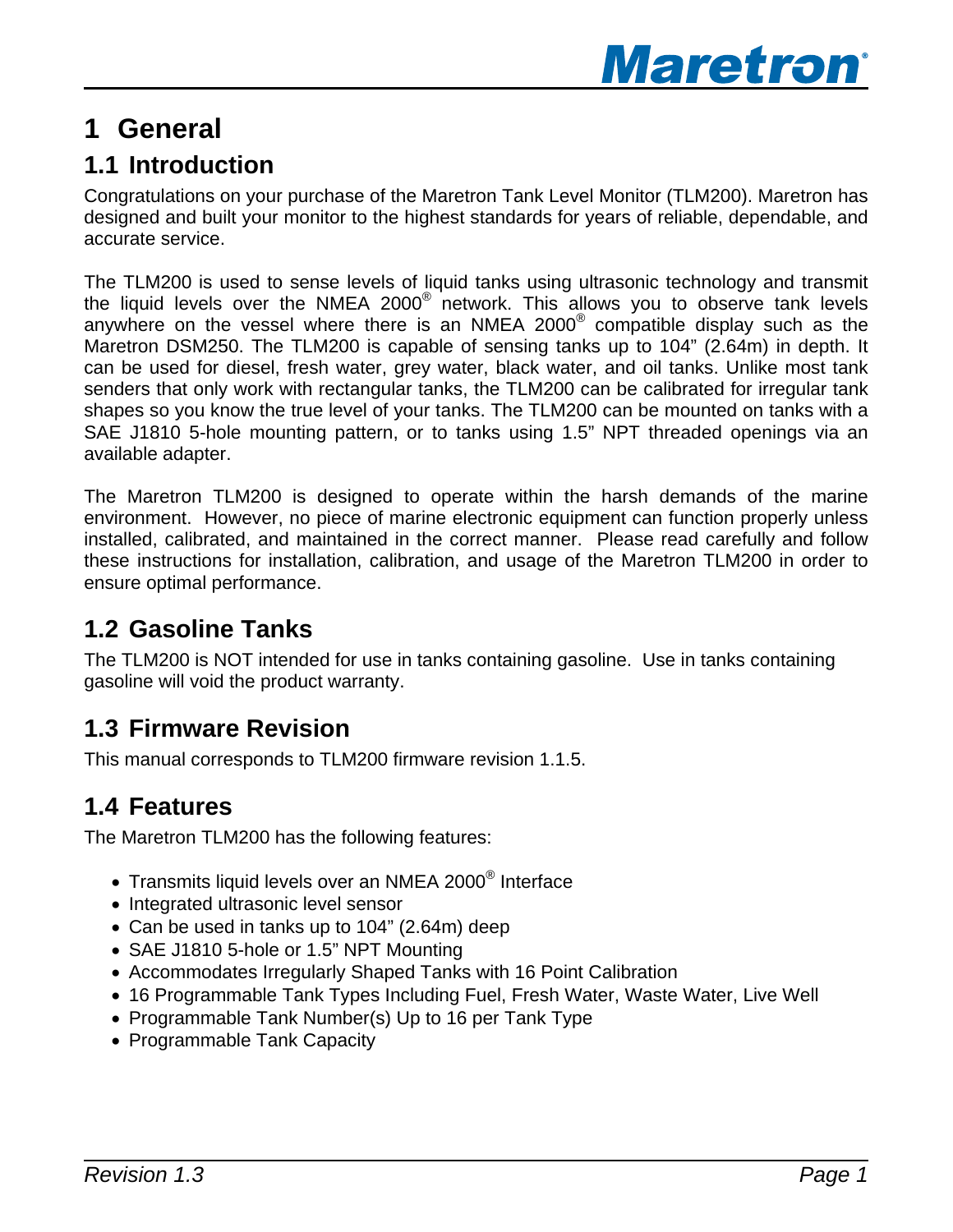## <span id="page-5-0"></span>**1.5 TLM200 Accessories**

Maretron offers the following accessories for the TLM200:

• TA-5H-1.5NPT 1.5" NPT Displacement Hull Tank Adapter

## **1.6 Quick Install**

Installing the Maretron TLM200 involves the following steps. Please refer to the individual sections for additional details.

- 1. Unpack the Box (Section [2.1\)](#page-5-1)
- 2. Choose a Mounting Location (Section [2.3\)](#page-6-1)
- 3. Mount the TLM200 (Section [2.4\)](#page-7-1)
- 4. Connect the TLM200 (Section [2.5](#page-10-1))
- 5. Configure or Program the Tank Type (Section [3.1\)](#page-11-1)
- 6. Configure or Program the Tank Number (Section [3.2\)](#page-12-1)
- 7. Configure or Program Tank Capacity (Section [3.3\)](#page-12-2)
- 8. Configure for Tank Depth and Shape
	- o Configure or Program the Tank Depth (Section [3.4.1](#page-12-3))
	- o Custom Calibration (Section [3.4.2](#page-12-4))

# **2 Installation**

## <span id="page-5-1"></span>**2.1 Unpacking the Box**

When unpacking the box containing the Maretron TLM200, you should find the following items:

- 1 TLM200 Tank Level Monitor
- 1 TLM200 Gasket
- 1 TLM200 User's Manual
- 1 Warranty Registration Card

If any of these items are missing or damaged, please contact Maretron.

## **2.2 Theory of Operation**

The TLM200 operates by directing a pulse of ultrasonic sound from the sensor component at the top of the tank down to the surface of the liquid in the tank. The TLM200 then measures the time it takes this pulse to travel down to the surface of the liquid, be reflected back up, and then be received back at the sensor component. Using the speed of sound, it uses this time to calculate the distance between the face of the sensor component and the surface of the liquid (or the tank bottom if the tank is empty). The cone width of the beam transmitted by the TLM200 sensor component is 6°. Please refer to [Figure 1](#page-6-2) below for a diagram of the waves emitted and received by the TLM200.

Please note that due to limitations of ultrasonic technology, the *minimum* depth that can be measured by the TLM200 is 6" (15.24cm).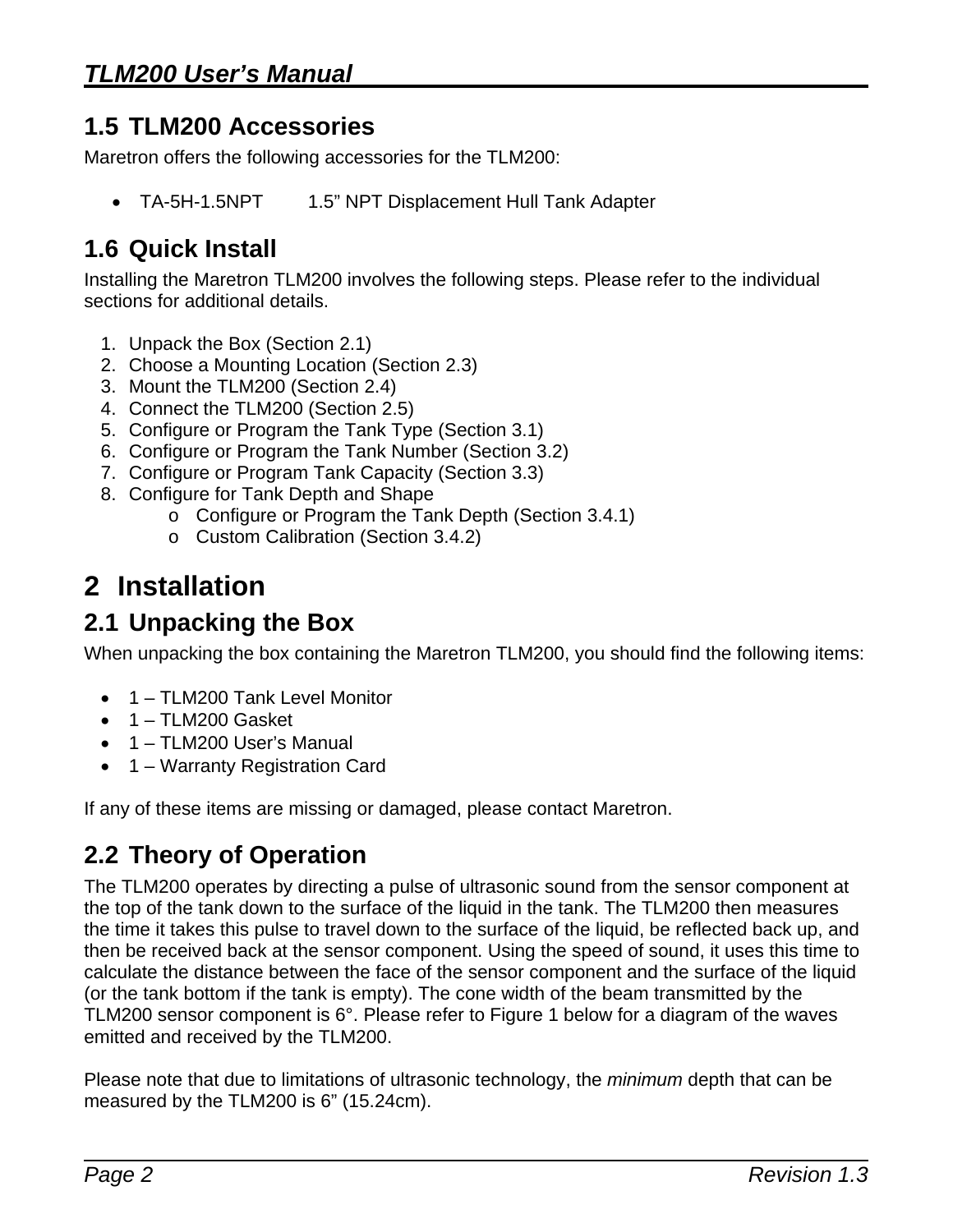

<span id="page-6-0"></span>

*Figure 1 - TLM200 Operation* 

## <span id="page-6-2"></span><span id="page-6-1"></span>**2.3 Choosing a Mounting Location**

The primary function of the TLM200 is to sense levels of liquid in tanks using ultrasonic technology and transmit this information over NMEA 2000<sup>®</sup> network so that tank level information can be viewed anywhere on the vessel where there is an NMEA 2000® compatible display.

The TLM200 tank level monitor consists of two parts: 1) the sensor, which mounts onto the top of the tank and contains the ultrasonic level measurement components, and 2) the interface, which converts the measured data into NMEA 2000<sup>®</sup> format and transmits the data over the NMEA 2000® network.

The interface component of the TLM200 may be mounted anywhere, subject to the length of the cable connecting it to the sensor component.

The sensor component of the TLM200 must be mounted on the tank whose level is to be monitored. Choosing a proper mounting location for the sensor component of the TLM200 is critical to obtaining accurate tank level readings. For best results, please follow these recommendations:

- The sensor component of the TLM200 must be mounted flat, so that the round transceiver portion of the TLM200 faces straight downward.
- The sensor component of the TLM200 must be mounted over the deepest part of the tank, in order to obtain accurate depth readings when the tank is empty or near empty.
- In order to obtain accurate readings when the tank is empty, the tank bottom directly under the TLM200 must be both smooth and flat, so that the ultrasonic sound waves transmitted by the sender are reflected back to the sender for measurement. If the tank bottom under the TLM200 is sloped, grooved, or rough,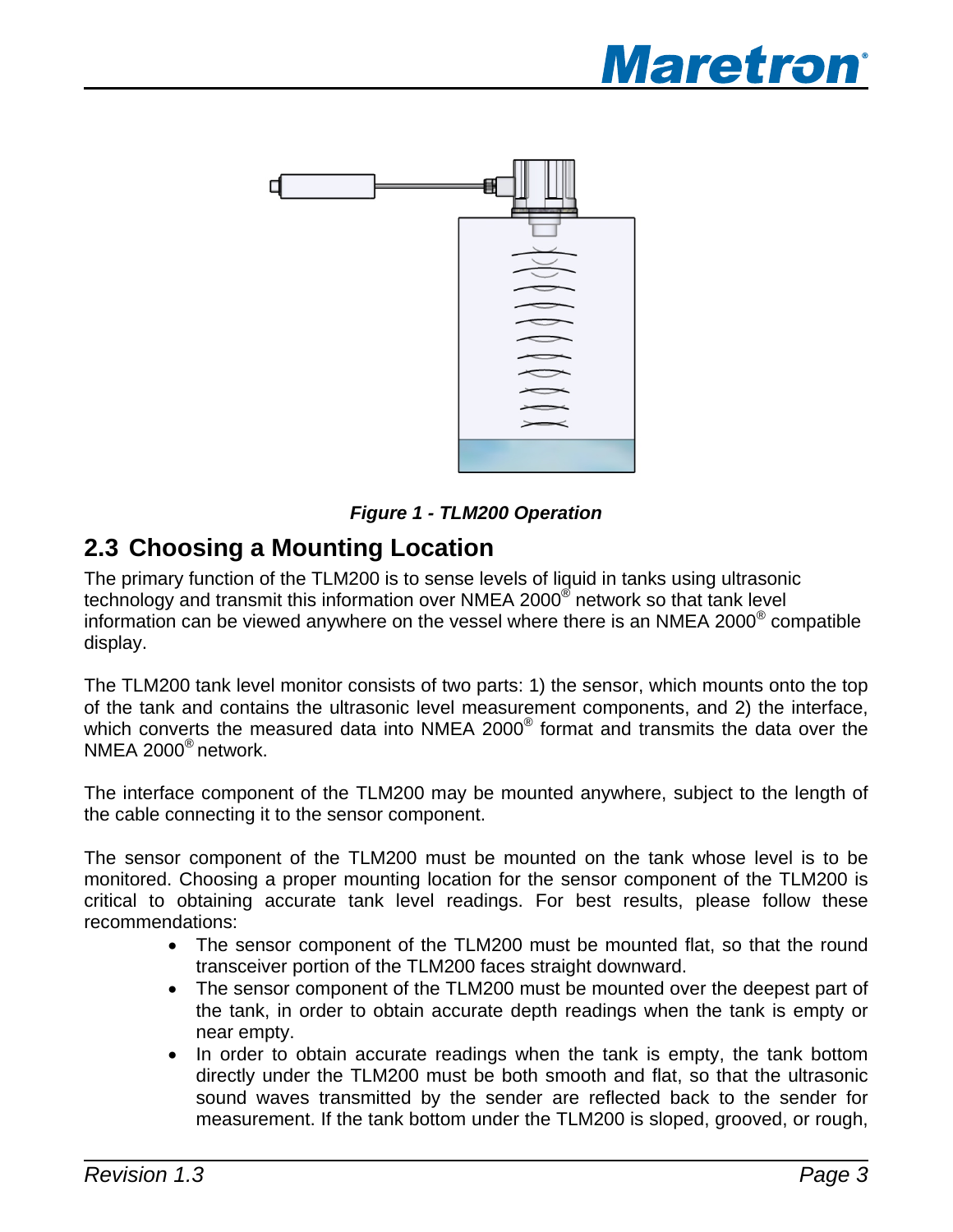<span id="page-7-0"></span>then the TLM200 may not report an accurate level reading (or any level reading at all) when the tank is empty.

- The area below the sensor component of the TLM200 must be free of obstruction from tank baffles or return lines that might reflect ultrasonic waves back towards the sensor component, causing inaccurate depth readings.
- The sensor component of the TLM200 must be mounted away from the tank walls, so that reflections from the tank walls do not cause inaccurate depth readings.
- For a flat bottom tank, the mounting hole in the top of the tank through which the TLM200 measures fluid level should be located as close to the center of the tank, both front-to-back and side-to-side, as possible. This will ensure maximum accuracy of reading in the event that the vessel experiences pitch and roll.

## **2.3.1 Effect of Pitch and Roll on the TLM200**

Assuming that the TLM200 sensor component is mounted on a flat tank top, the TLM200 will operate correctly as long as the vessel does not experience pitch and/or roll in excess of 6° for an extended period of time. This can occur on a sailboat when the boat is heeled over, or on a powerboat with a non-displacement (planing) hull. Temporary pitch and roll due to wave motion and will not adversely affect tank level readings.

## <span id="page-7-1"></span>**2.4 Mounting the TLM200**

## **2.4.1 Mounting the TLM200 Sensor Component**

The TLM200 comes from the factory ready to mount on a tank with the standard SAE J1810 5- Hole mounting pattern. Maretron offers an adapter to allow mounting the TLM200 on a tank with a 1.5" NPT connection.

#### **WARNING**

- Gasket installs only one way and must be properly aligned to the tank and sensor for proper operation
- Use only supplied gasket other gaskets may obstruct and render device inoperative – do not use silicone sealant around the gasket
- Use only Maretron adapters others may have wrong diameter, rendering device inoperative
- Tank must have no obstructions within 6° beam angle (for example baffles, clean outs, fill or vent pipes
- Tighten the bolts mounting the TLM200 to a torque of 10-15 in-lbs (1.1-1.7 N·m). Over torquing the mounting bolts can result in erratic or inaccurate depth readings
- Do not attempt to use any type of TLM100 focus tubes with the TLM200 they may cause erroneous tank level readings

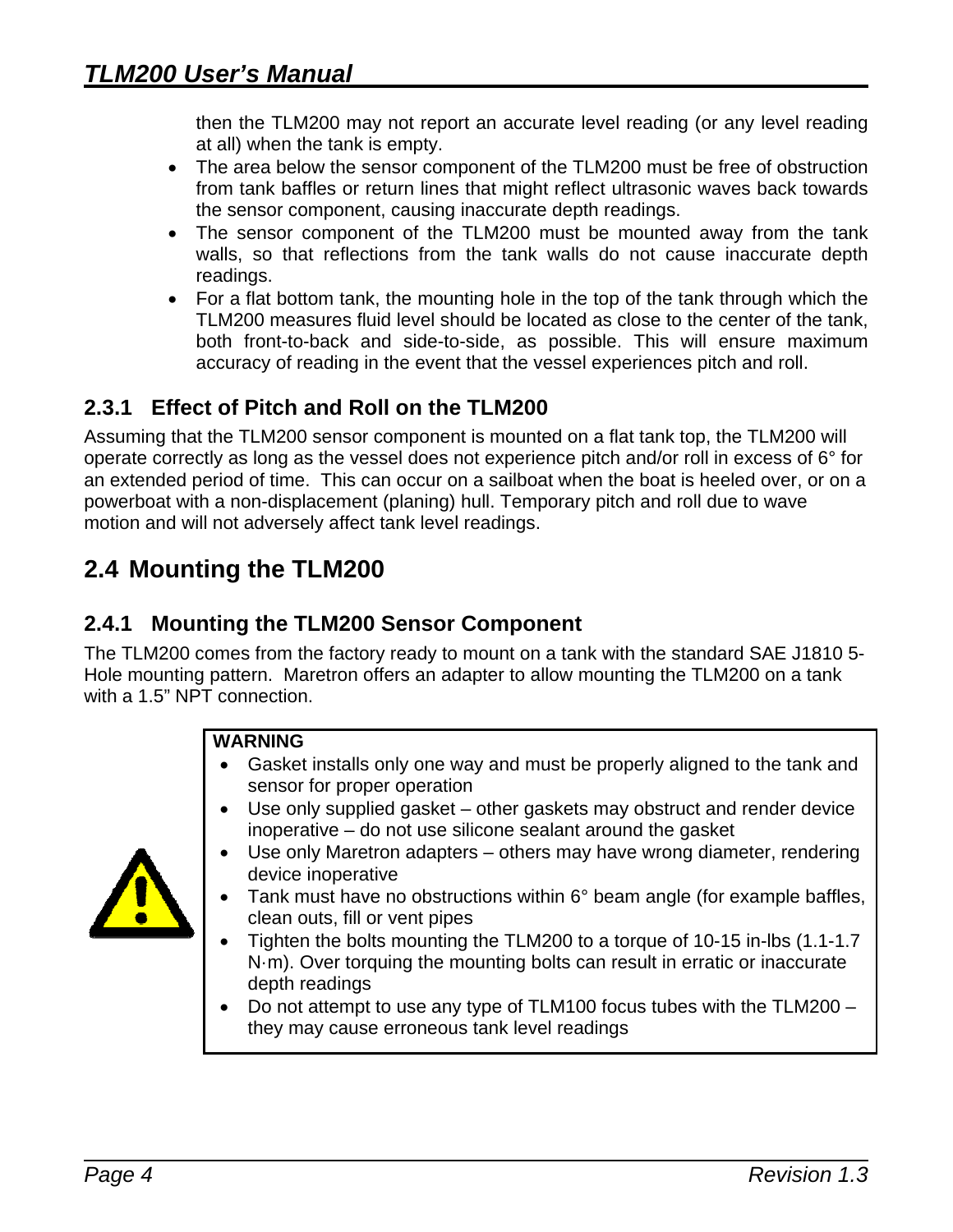

#### **2.4.1.1 Installation on a Tank with a SAE J1810 5-Bolt Fitting**

To install the TLM200 on a tank with a SAE J1850 5-bolt fitting, place the gasket over the tank fitting so that the bolt holes line up. Place the TLM200 sensor component over the gasket so that the bolt holes line up (WARNING – the gasket must be properly aligned; it only fits one way). Insert the mounting bolts through the TLM200 sensor component and gasket into the tank fitting (the tank fitting may instead have studs installed, so in this case, install the nuts over the studs), and tighten them to a torque of 10-15 in-lbs (1.1-1.7 N·m). Do not use threadlocking compounds containing methacrylate ester, such as Loctite Red (271), as they will cause stress cracking of the plastic enclosure.



*Figure 2 – TLM200 Mounting – SAE 5-Hole Bolt Pattern*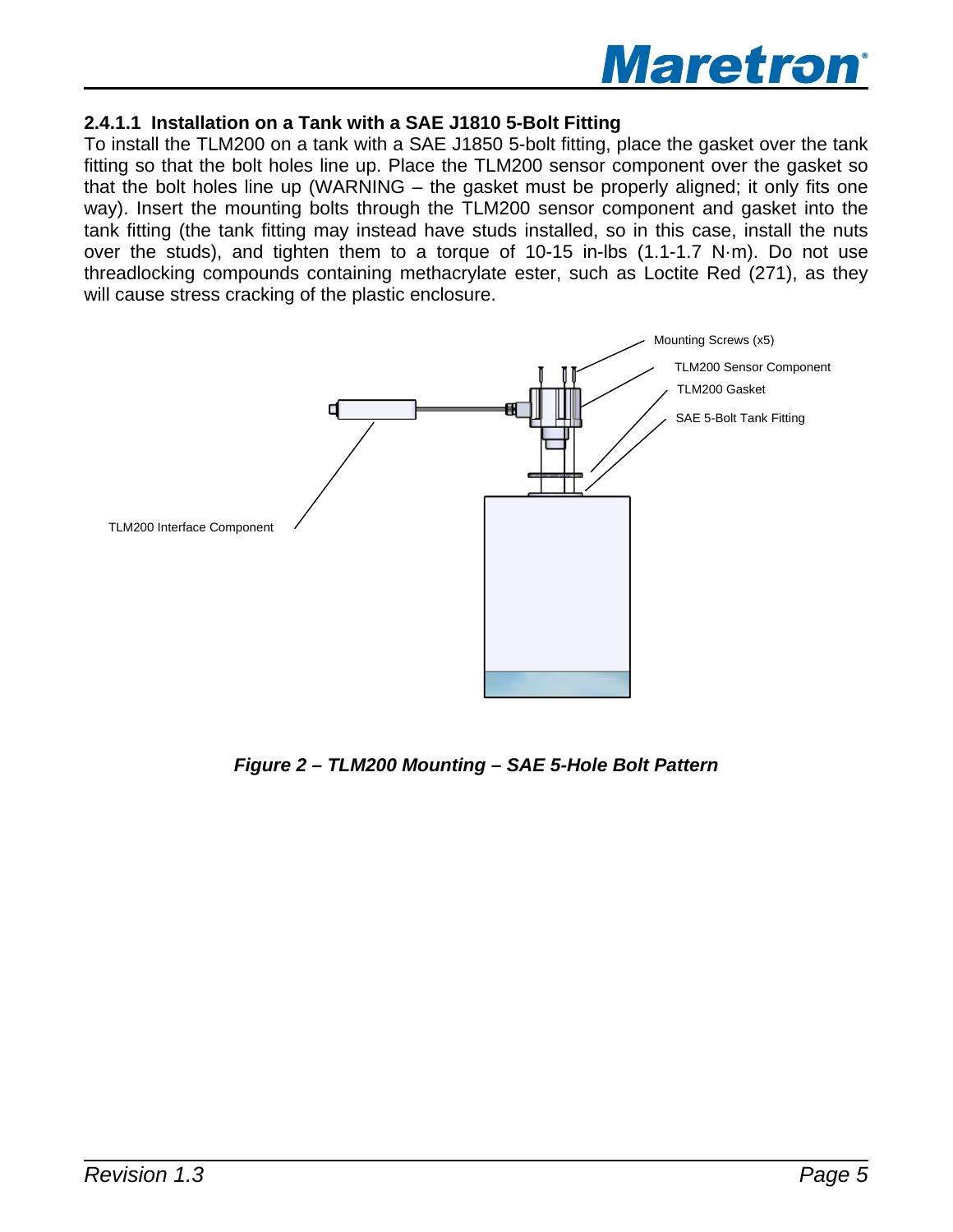#### <span id="page-9-0"></span>**2.4.1.2 Installation on a Tank with a 1.5"NPT Threaded Tank Fitting**

For a threaded tank sender mounting hole, first thread the adapter into the tank opening and tighten to a torque of 3-5 ft-lbs (4.1-6.8 N·m).

Next, place the TLM200 gasket over the adapter so that the bolt holes on the gasket line up with the bolt holes on the adapter (WARNING – the gasket must be properly aligned; it only fits one way). Place the TLM200 sensor component on top of the adapter so that the bolt holes on the TLM200 sensor component line up with the bolt holes on the adapter.

Place the included mounting screws through the bolt holes on the TLM200 sensor component, and thread them into the adapter, tightening them to a torque of 10-15 in-lbs (1.1-1.7 N·m). Do not use threadlocking compounds containing methacrylate ester, such as Loctite Red (271), as they will cause stress cracking of the plastic enclosure.



*Figure 3 – TLM200 Mounting With Threaded Adapter* 

### **2.4.2 Mounting the TLM200 Interface Component**

The actual mounting of the TLM200 interface component is not critical and the unit can be mounted in any orientation. The TLM200, NMEA 2000® connector, and cable are all waterproof (rated IP67 – protected against temporary immersion in water) so you can mount the unit virtually anywhere. Once you have located a suitable mounting location, you can secure the TLM200 interface component by placing wire ties with screw eyes on the attached cables next to the TLM200 interface component. Do not use threadlocking compounds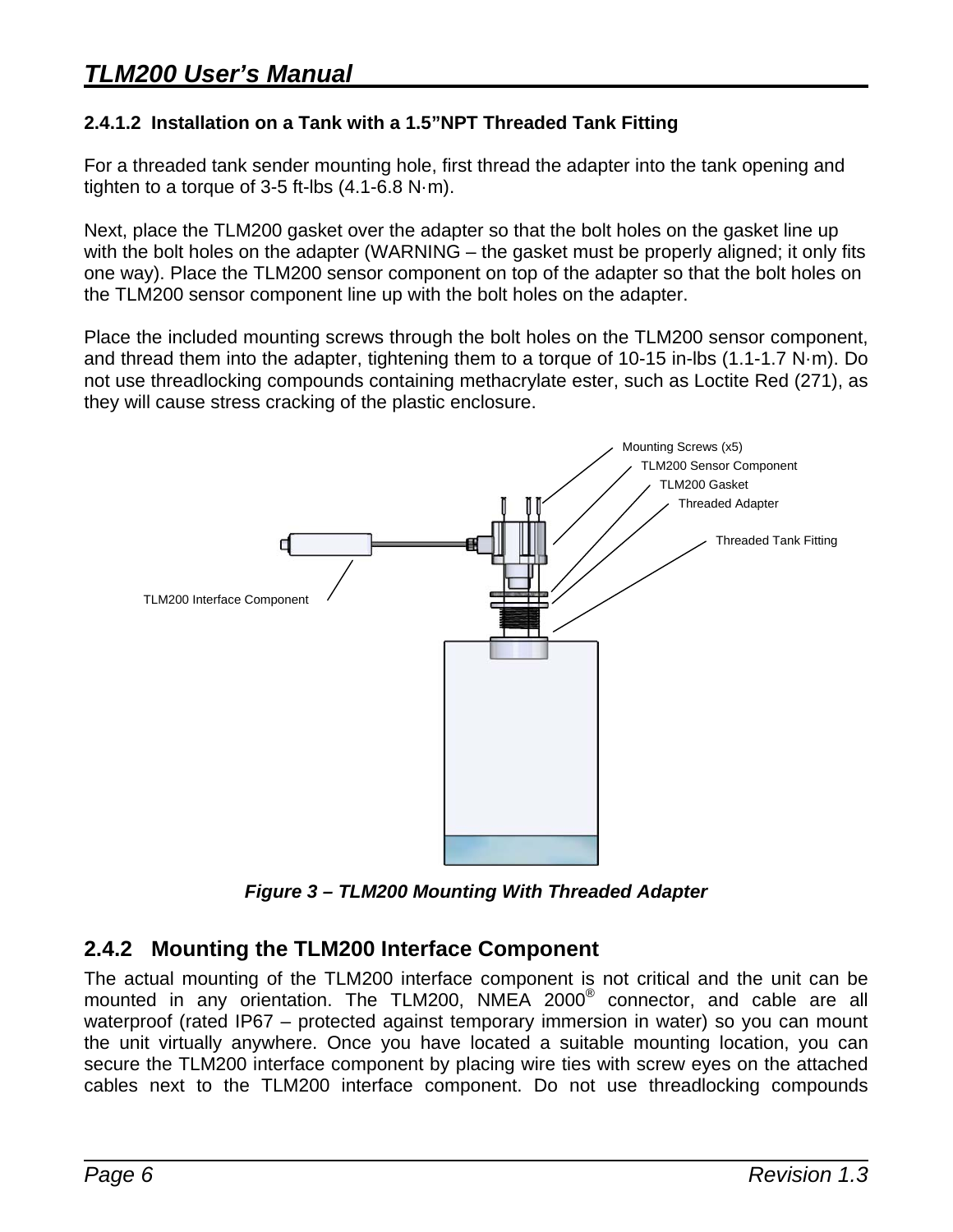

<span id="page-10-0"></span>containing methacrylate ester, such as Loctite Red (271), as they will cause stress cracking of the plastic enclosure.

## <span id="page-10-1"></span>**2.5 Connecting the TLM200**

There is one connection point (see [Figure 4](#page-10-2)) for the TLM200: the NMEA 2000<sup>®</sup> connection. Please refer to Section [2.5.1](#page-10-3) for making NMEA 2000® connection.





## <span id="page-10-3"></span><span id="page-10-2"></span>**2.5.1 Connecting to NMEA 2000® Interface**

The Maretron TLM200 provides a connection to an NMEA 2000<sup>®</sup> interface through a five pin male connector (see [Figure 5](#page-11-2)). You connect the TLM200 to an NMEA 2000 $^{\circ}$  network using a Maretron NMEA 2000 $^{\circ}$  cable (or an NMEA 2000 $^{\circ}$  compatible cable) by connecting the female end of the cable to the TLM200 (note the key on the male connector and keyway on the female connector). Be sure the cable is connected securely and that the collar on the cable connector is tightened firmly. Connect the other end of the cable (male) to the NMEA 2000<sup>®</sup> network in the same manner. The TLM200 is designed such that you can plug or unplug it from an NMEA 2000® network while the power to the network is connected or disconnected. Please follow recommended practices for installing NMEA 2000® network products.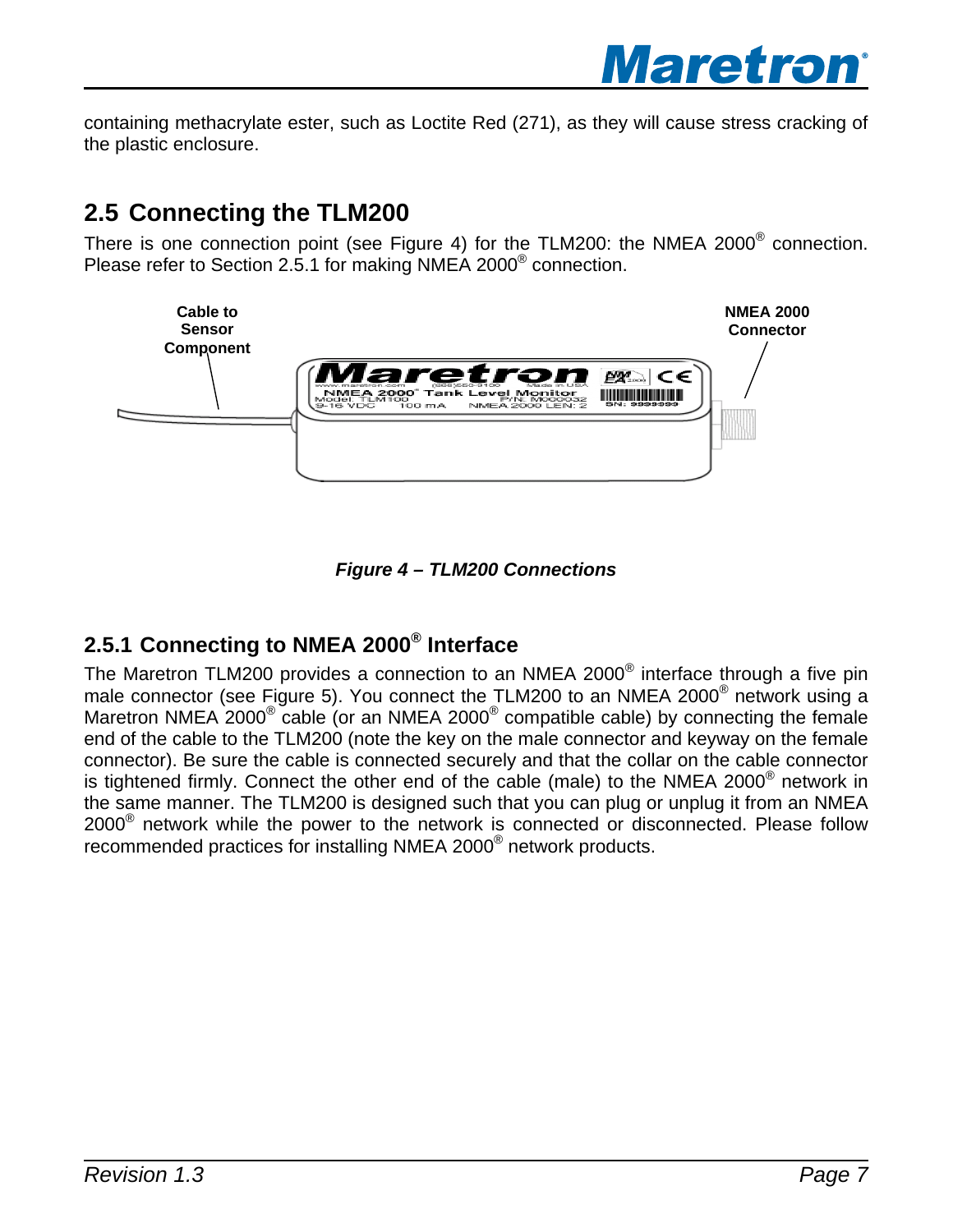<span id="page-11-0"></span>

*Figure 5 – NMEA 2000® Connector Face Views* 

## <span id="page-11-2"></span>**3 Configuring the TLM200**

The TLM200 has several configurable parameters, which are shown below including the default values. If you are not using the default values, then you will need to refer to the corresponding section for configuring the TLM200 appropriately.

- 1. Tank Type (Section [3.1\)](#page-11-1) Default is Fuel
- 2. Tank Number (Section [3.2\)](#page-12-1) Default is Tank 0
- 3. Tank Capacity (Section [3.3\)](#page-12-2) Default is No Tank Capacity Transmitted
- 4. Tank Depth or Custom Calibration (Section [3.4\)](#page-12-5) Default is a 104" (2.64m) deep tank with rectangular cross-section with full at 6" (15.24cm) distance from the sender and empty at 104" (2.64m) distance from the sender

## <span id="page-11-1"></span>**3.1 Configuring Tank Type**

As shipped from the factory, the TLM200 transmits the tank type as "Fuel". You can reconfigure the TLM200 for any of these tank types:

- 1. Fuel
- 2. Fresh Water
- 3. Waste Water
- 4. Live Well
- 5. Oil
- 6. Black Water
- 7. Reserved-1 through Reserved-7 (if none of the above types apply)

You configure or program a TLM200 tank type using a display product such as the Maretron DSM250 or Maretron N2KAnalyzer software. Refer to the user's manual of the particular product that will be used for configuring the TLM200 as these manuals provide detailed instruction on configuration procedures.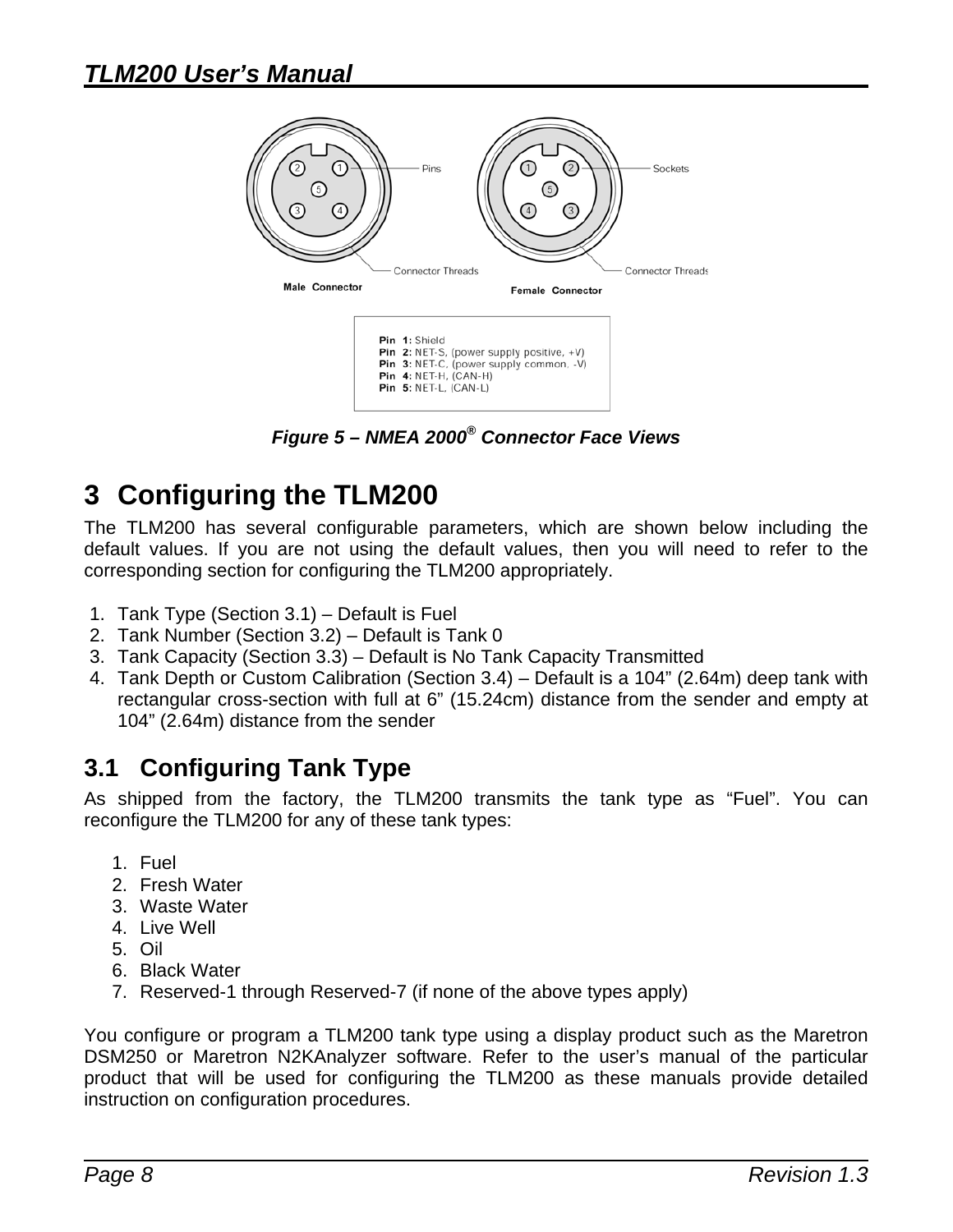

## <span id="page-12-1"></span><span id="page-12-0"></span>**3.2 Configuring Tank Number**

As shipped from the factory, the TLM200 transmits the Tank Number as "0". The TLM200 supports up to sixteen tanks (0 through 15) for a given type of tank, which means you can monitor up to 16 separate fuel tanks or 16 separate fresh water tanks. The TLM200 is configured or programmed by choosing a TLM200 tank number using a display product such as the Maretron DSM250 or Maretron N2KAnalyzer software. Refer to the user's manual of the particular product that will be used for configuring the TLM200 as these manuals provide detailed instruction on configuration procedures.

## <span id="page-12-2"></span>**3.3 Configuring Tank Capacity**

In addition to indicating the fluid level within a tank, the TLM200 also has the ability to be configured or programmed with the attached tank's capacity. This way, you will be able to view the tank's capacity as well as the amount of liquid remaining anywhere on the vessel where there is an NMEA 2000® compatible display. It is not required, but you can enter the TLM200 tank capacity using a display product such as the Maretron DSM250 or Maretron N2KAnalyzer software. Refer to the user's manual of the particular product that will be used for configuring the TLM200 as these manuals provide detailed instruction on configuration procedures.

## <span id="page-12-5"></span>**3.4 Tank Depth or Custom Calibration**

The TLM200 can be easily programmed for use with tanks of rectangular cross-section (see Section [3.4.1](#page-12-3)). For non-rectangular tank shapes, you can perform custom calibration so that the TLM200 accurately reflects fluid levels (see Section [3.4.2\)](#page-12-4).

## <span id="page-12-3"></span>**3.4.1 Tank Depth Programming**

The TLM200 can be used with tanks that have rectangular cross sections. The TLM200 comes from the factory programmed for a 104" (2.64m) deep tank. In order to obtain correct level readings on a tank having a rectangular cross section but shallower than 104", you must program the TLM200 with the actual depth of the tank using a display product such as the Maretron DSM250 or the Maretron N2KAnalyzer software. Refer to the user's manual of the particular product that will be used for configuring the TLM200 as these manuals provide detailed instruction on configuration procedures.

## <span id="page-12-4"></span>**3.4.2 Custom Calibration**

For accurate tank level readings, the TLM200 must be custom calibrated if the tank shape is irregular or non-rectangular.

You can calibrate the TLM200 using a display product such as the Maretron DSM250 or Maretron N2KAnalyzer software. Refer to the user's manual of the particular product that will be used for configuring the TLM200 as these manuals provide detailed instruction on configuration procedures.

## **4 Maintenance**

Regular maintenance is not required; however, an occasional inspection will ensure continued proper operation of the Maretron TLM200. Perform the following tasks periodically: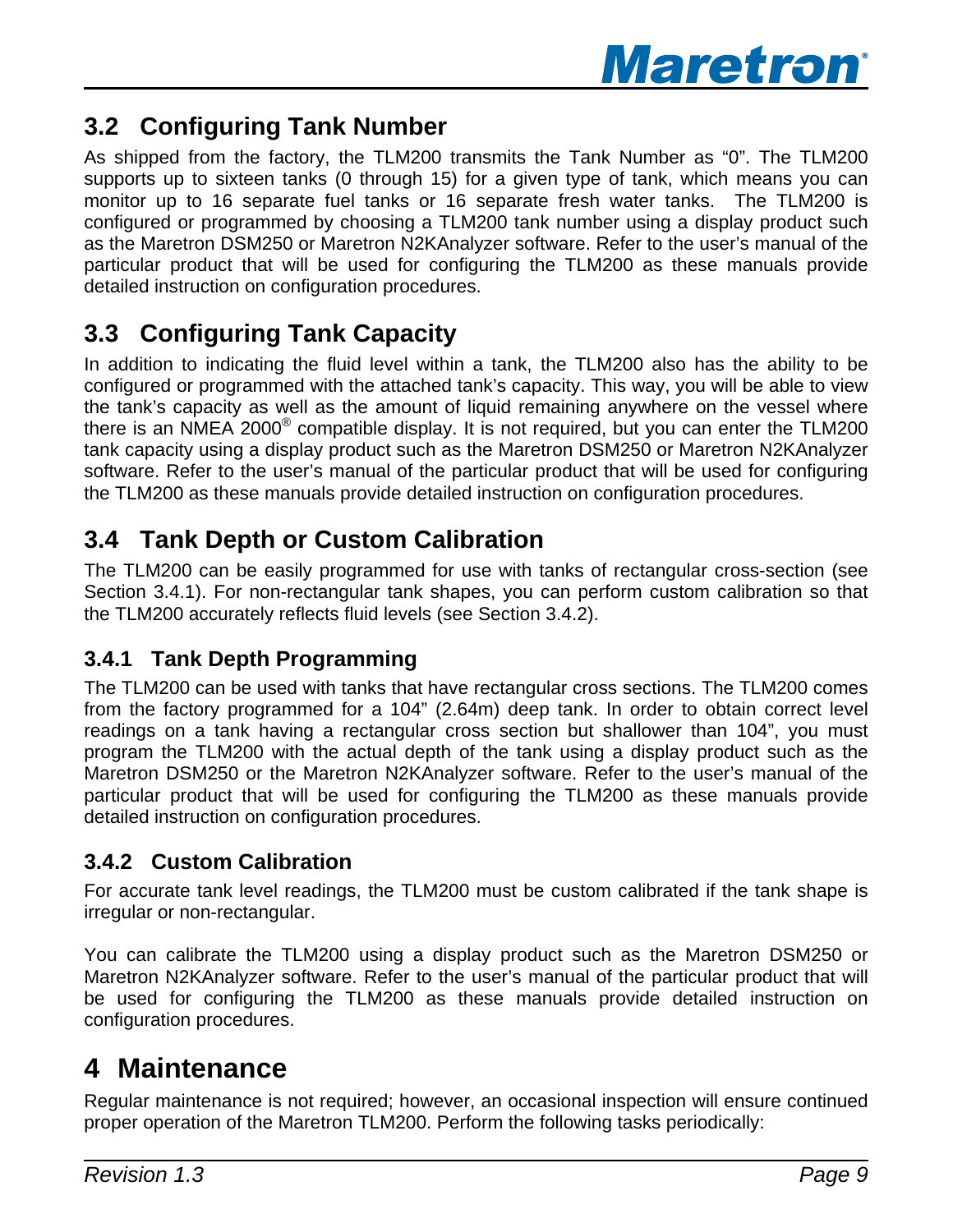- Clean the unit with a soft cloth. Do not use chemical cleaners as they may remove paint or markings or may corrode the TLM200 enclosure or seals. Do not use any cleaners containing acetone, as they will deteriorate the plastic enclosure.
- Ensure that the unit is mounted securely and cannot be moved relative to the mounting surface. If the unit is loose, tighten the screws holding the cable ties.
- Check the security of the cable connected to the NMEA 2000<sup>®</sup> interface and tighten if necessary.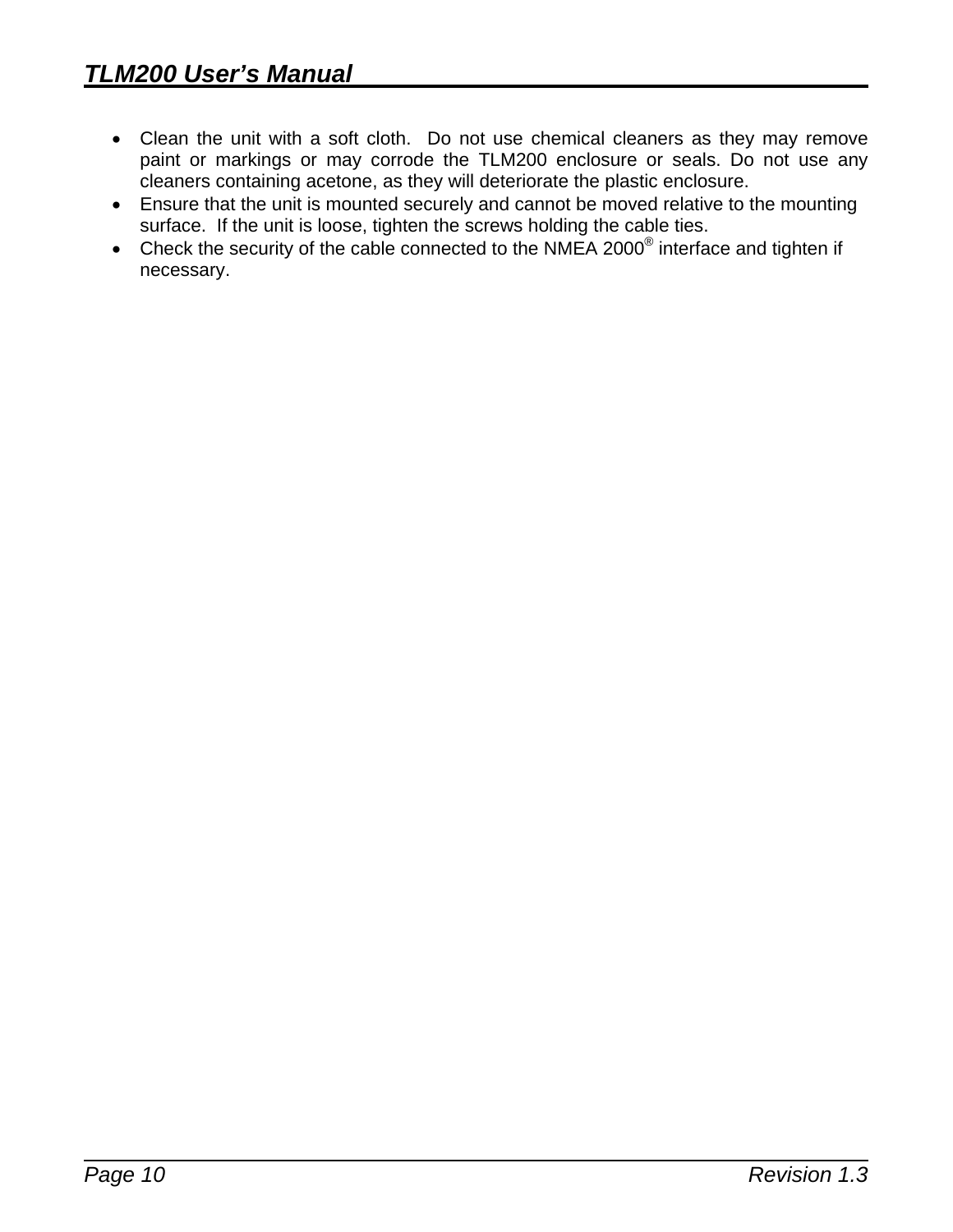# <span id="page-14-0"></span>**5 Troubleshooting**

If you notice unexpected operation of the Maretron TLM200, follow the troubleshooting procedures in this section to remedy simple problems.

| <b>Symptom</b>  |    | <b>Troubleshooting Procedure</b>                                                                                |
|-----------------|----|-----------------------------------------------------------------------------------------------------------------|
| No tank level   |    | 1. If operating in the NMEA 2000 <sup>®</sup> Mode, check the connection to the                                 |
| output          |    | NMEA 2000 $^{\circ}$ interface (see Section 2.5.1) and tighten if necessary.                                    |
|                 |    | 2. Ensure that power is supplied to the NMEA 2000 <sup>®</sup> network. Proper                                  |
|                 |    | network power can be checked by measuring the voltage at an open                                                |
|                 |    | tee between NET-S and NET-C. The voltage should be between 9 and                                                |
|                 |    | 16 volts.                                                                                                       |
|                 |    | 3. Ensure that both trunk line terminators are in place. Proper network                                         |
|                 |    | termination can be checked by removing network power and                                                        |
|                 |    | measuring the resistance at an open tee between NET-L and NET-H                                                 |
|                 |    | signals. The resistance should read approximately 60 ohms (two 120                                              |
|                 |    | ohm terminators in parallel equals 60 ohms).<br>4. Remove the TLM200 sensor component from the tank opening and |
|                 |    | ensure that the surface of the ultrasonic sensor is not fouled.                                                 |
| Inaccurate tank | 1. | If operating with a rectangular tank, ensure that the tank depth is                                             |
| level output    |    | programmed properly (see Section 3.4.1).                                                                        |
|                 |    | 2. If using custom calibration, re-calibrate the TLM200 (see Section                                            |
|                 |    | $3.4.2$ ).                                                                                                      |
| Erratic         | 1. | Remove the sender and place it on top of a standard paper towel roll                                            |
| Readings        |    | core. Be sure the towel core is on a hard surface. Reset the unit to                                            |
|                 |    | factory defaults using either a DSM250 display or N2KAnalyzer.                                                  |
|                 |    | Power the unit up and wait for two minutes. The tank level value                                                |
|                 |    | should read 90-96% (this number can vary depending on the paper                                                 |
|                 |    | towel roll dimensions). If you see a depth reading in this range, the                                           |
|                 |    | sensor is operational, so please follow the next steps in this                                                  |
|                 |    | sequence.                                                                                                       |
|                 | 2. | Determine if the sensor's gasket is installed properly. Only a Maretron                                         |
|                 |    | TLM200 gasket should be used. The TLM200 is not compatible with                                                 |
|                 |    | cork gaskets, silicone sealant, or metal fittings. The gasket only lines                                        |
|                 |    | up a single way. A clear line of sight should be observed through all of                                        |
|                 |    | the mounting holes with the gasket installed.                                                                   |
|                 | 3. | The TLM200 transmits sensor signals at a $6^{\circ}$ angle. Think of the                                        |
|                 |    | signal path as a cone getting progressively wider the deeper the tank                                           |
|                 |    | is. There must not be any obstructions within this cone like baffles,<br>return lines or clean out pipes.       |
|                 | 4. | Sloped or grooved tank bottoms will cause an issue with a signal                                                |
|                 |    | return when the tank is empty, causing the TLM200 to transmit an                                                |
|                 |    | inaccurate or erratic reading or no reading at all. As long as there is                                         |
|                 |    | some fluid providing a flat surface to reflect the signal, you should                                           |
|                 |    | receive a valid reading.                                                                                        |

|  | <b>Figure 6 - Troubleshooting Guide</b> |  |
|--|-----------------------------------------|--|
|--|-----------------------------------------|--|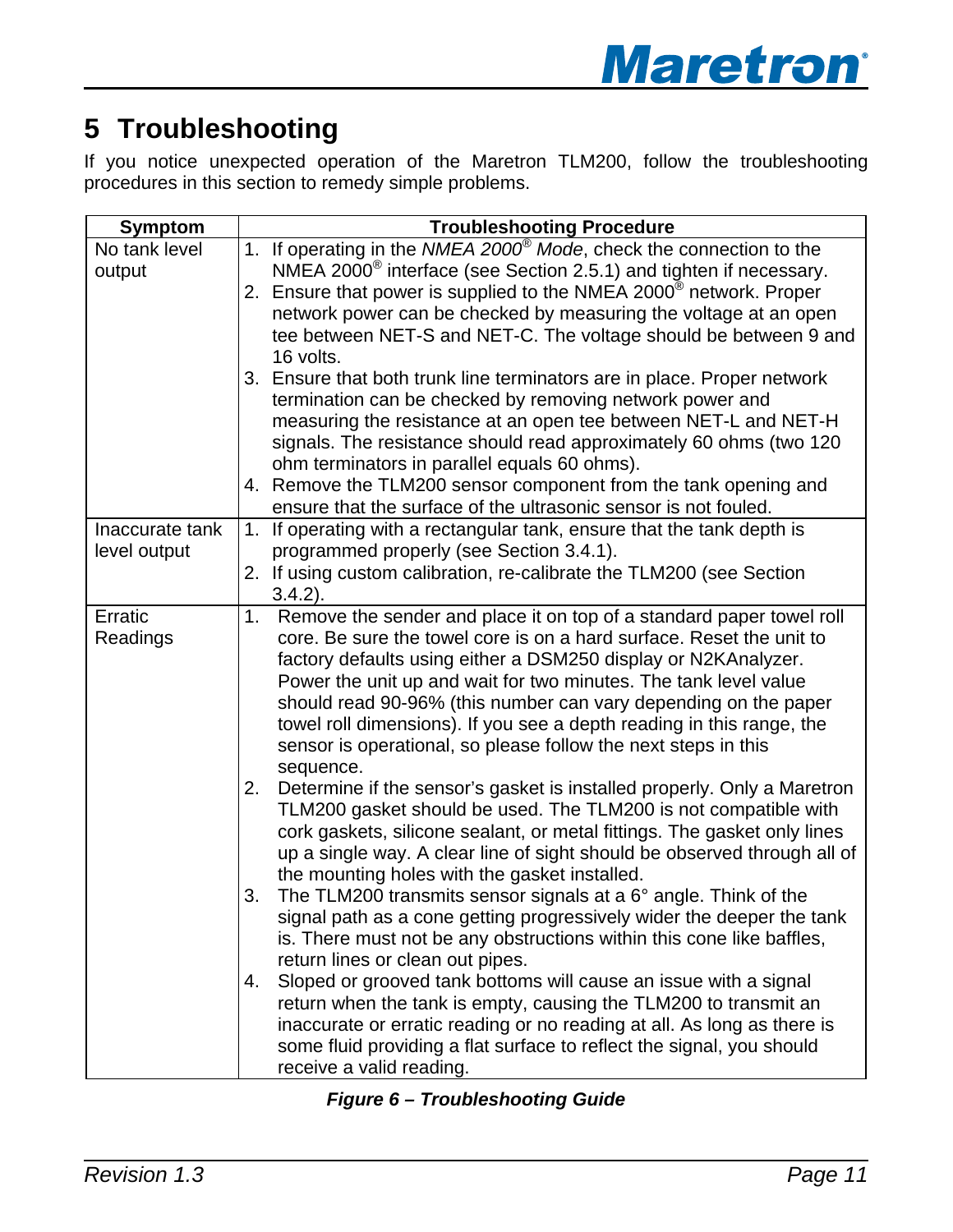<span id="page-15-0"></span>If these steps do not solve your problem, please contact Maretron Technical Support (refer to Section [7](#page-16-1) for contact information).

# **6 Technical Specifications**

#### **Specifications**

| <b>Parameter</b>                     | Value        | <b>Comment</b>                                       |
|--------------------------------------|--------------|------------------------------------------------------|
| Accuracy                             | $±2\%$       |                                                      |
| <b>Resolution</b>                    | $±1\%$       |                                                      |
| Number of Tank Types                 | 16           | Fuel, Fresh Water, Waste Water, Live Well, Oil, etc. |
| Number of Tanks per Tank Type        | 16           | 16 Tanks per Tank Type Numbered 0-15                 |
| Maximum Tank Depth                   | 104" (2.64m) |                                                      |
| Minimum Depth Reading                |              | 6" (15.24cm) Sensor Deadband                         |
| Support for Irregularly Shaped Tanks | Yes          | Can be Calibrated for any Shape Tank                 |
| Programmable Tank Capacity           | Yes          | Allows Displays to Calculate Amount Remaining        |
| Maximum Tank Angle                   | $6^{\circ}$  |                                                      |

#### **Certifications**

| <b>Parameter</b>                                               | <b>Comment</b>                |
|----------------------------------------------------------------|-------------------------------|
| <b>NMEA 2000</b>                                               | ILevel B+                     |
| Maritime Navigation and Radiocommunication Equipment & Systems | Tested to IEC 60945           |
| <b>FCC and CE Mark</b>                                         | Electromagnetic Compatibility |

#### **NMEA 2000**® **Parameter Group Numbers (PGNs) - See Appendix A for Details**

| <b>Description</b>                | PGN#   | <b>PGN Name</b>                        | <b>Default Rate</b> |
|-----------------------------------|--------|----------------------------------------|---------------------|
| Periodic Data PGNs                | 127505 | <b>Fluid Level</b>                     | 0.4 Times/Second    |
| <b>Response to Requested PGNs</b> | 126464 | <b>PGN List (Transmit and Receive)</b> | N/A                 |
|                                   | 126996 | Product Information                    | N/A                 |
|                                   | 126998 | Configuration Information              | N/A                 |
| <b>Protocol PGNs</b>              | 059392 | <b>ISO Acknowledge</b>                 | N/A                 |
|                                   | 059904 | <b>ISO Request</b>                     | N/A                 |
|                                   | 060928 | <b>ISO Address Claim</b>               | N/A                 |
|                                   | 065240 | ISO Address Command                    | N/A                 |
|                                   | 126208 | <b>NMEA</b>                            | N/A                 |

#### **Electrical**

| <b>Parameter</b>                  | Value         | <b>Comment</b>                           |
|-----------------------------------|---------------|------------------------------------------|
| <b>Operating Voltage</b>          | 9 to 16 Volts | <b>DC</b> Voltage                        |
| Power Consumption                 | $<$ 100 $mA$  | Average Current Drain                    |
| Load Equivalence Number (LEN)     |               | $NMEA 2000^{\circ}$ Spec. (1 LEN = 50mA) |
| <b>Reverse Battery Protection</b> | Yes           | <b>Indefinitely</b>                      |
| Load Dump Protection              | Yes           | Energy Rated per SAE J1113               |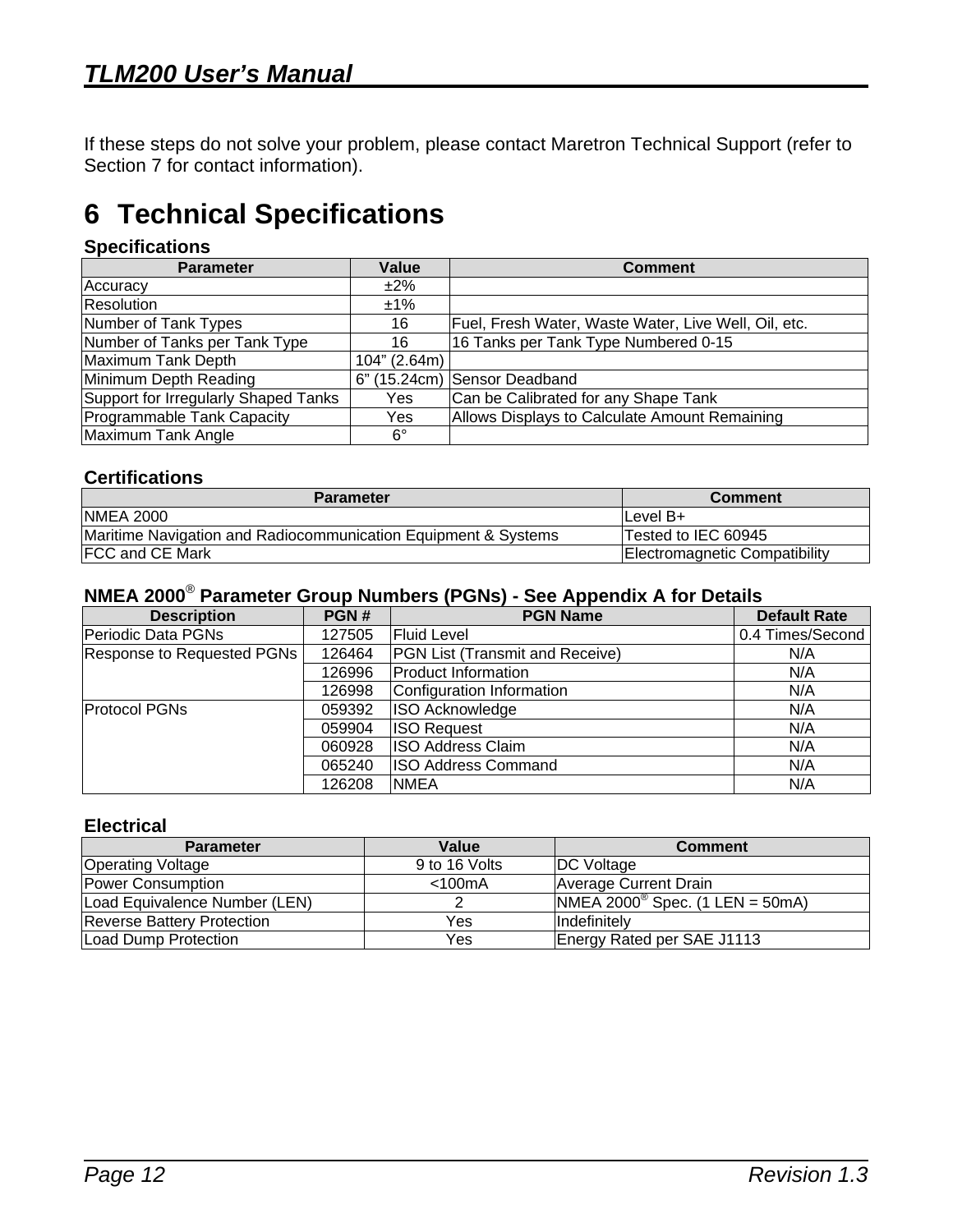

#### <span id="page-16-0"></span>**Mechanical**

| <b>Parameter</b> | Value                  | <b>Comment</b>                        |
|------------------|------------------------|---------------------------------------|
| Size             | 3.9"" x 1.2" x 1.0"    | Interface Component                   |
|                  | (99mm x 30.5mm x       |                                       |
|                  | 25.4mm)                |                                       |
|                  | 2.6" dia. X 2.0"       | <b>Sensor Component</b>               |
|                  | (66.0mm dia. x 50.8mm) |                                       |
|                  | 96" (2.44m)            | Interconnecting Cable                 |
| Weight           | 15 oz. (425g)          |                                       |
| Mounting         | SAE J1810 5-hole bolt  | Can mount to 1.5" NPT using available |
|                  | pattern                | adapter                               |

#### **Environmental**

| <b>Parameter</b>                | Value                                                                  |
|---------------------------------|------------------------------------------------------------------------|
| IEC 60945 Classification        | Exposed                                                                |
| Degree of Protection            | IP <sub>67</sub>                                                       |
| <b>Operating Temperature</b>    | -25 $^{\circ}$ C to 55 $^{\circ}$ C                                    |
| Storage Temperature             | -40 $^{\circ}$ C to 70 $^{\circ}$ C                                    |
| <b>Relative Humidity</b>        | 93%RH @40° per IEC60945-8.2                                            |
| Vibration                       | 2-13.2Hz @ ±1mm, 13.2-100Hz @ 7m/s <sup>2</sup> per IEC 60945-8.7      |
| Rain and Spray                  | 12.5mm Nozzle @ 100liters/min from 3m for 30min per IEC 60945-8.8      |
| Solar Radiation                 | Ultraviolet B, A, Visible, and Infrared per IEC 60945-8.10             |
| Corrosion (Salt Mist)           | 4 times 7days @ 40°C, 95%RH after 2 hour Salt Spray Per IEC 60945-8.12 |
| <b>Electromagnetic Emission</b> | Conducted and Radiated Emission per IEC 60945-9                        |
| <b>Electromagnetic Immunity</b> | Conducted, Radiated, Supply, and ESD per IEC 60945-10                  |
| <b>Safety Precautions</b>       | Dangerous Voltage, Electromagnetic Radio Frequency per IEC 60945-12    |

## <span id="page-16-1"></span>**7 Technical Support**

If you require technical support for Maretron products, you can reach us in any of the following ways:

|                 | Telephone: 1-866-550-9100             |
|-----------------|---------------------------------------|
|                 | Fax: 1-602-861-1777                   |
| E-mail:         | support@maretron.com                  |
| World Wide Web: | http://www.maretron.com               |
| Mail:           | Maretron, LLP                         |
|                 | <b>Attn: Technical Support</b>        |
|                 | 9014 N. 23 <sup>rd</sup> Ave Suite 10 |
|                 | Phoenix, AZ 85021 USA                 |
|                 |                                       |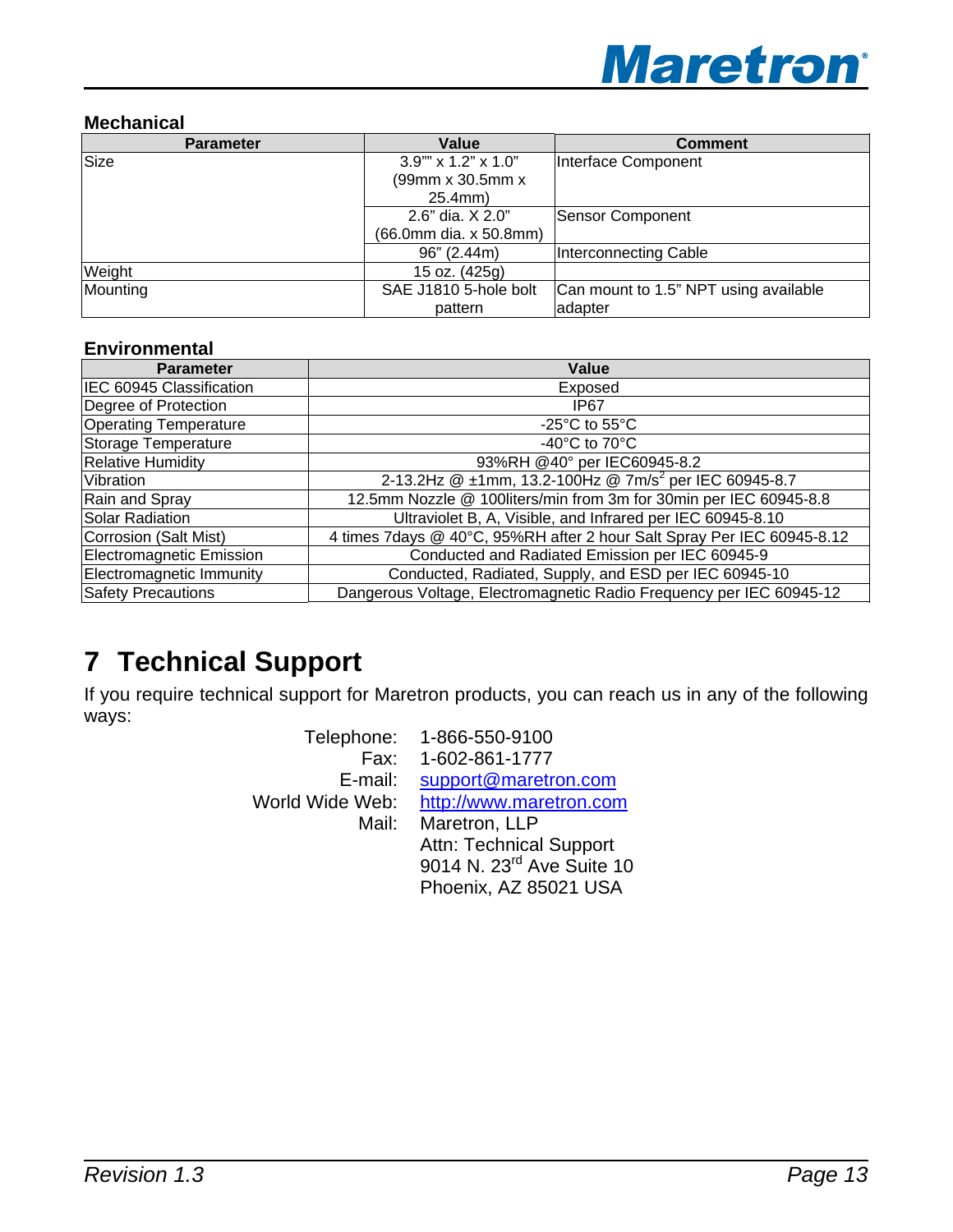## <span id="page-17-0"></span>**8 Maretron (2 Year) Limited Warranty**

Maretron warrants the TLM200 to be free from defects in materials and workmanship for **two (2) years** from the date of original purchase. If within the applicable period any such products shall be proved to Maretron's satisfaction to fail to meet the above limited warranty, such products shall be repaired or replaced at Maretron's option. Purchaser's exclusive remedy and Maretron's sole obligation hereunder, provided product is returned pursuant to the return requirements below, shall be limited to the repair or replacement, at Maretron's option, of any product not meeting the above limited warranty and which is returned to Maretron; or if Maretron is unable to deliver a replacement that is free from defects in materials or workmanship, Purchaser's payment for such product will be refunded. Maretron assumes no liability whatsoever for expenses of removing any defective product or part or for installing the repaired product or part or a replacement therefore or for any loss or damage to equipment in connection with which Maretron's products or parts shall be used. With respect to products not manufactured by Maretron, Maretron's warranty obligation shall in all respects conform to and be limited to the warranty actually extended to Maretron by its supplier. The foregoing warranties shall not apply with respect to products subjected to negligence, misuse, misapplication, accident, damages by circumstances beyond Maretron's control, to improper installation, operation, maintenance, or storage, or to other than normal use or service.

THE FOREGOING WARRANTIES ARE EXPRESSLY IN LIEU OF AND EXCLUDES ALL OTHER EXPRESS OR IMPLIED WARRANTIES, INCLUDING BUT NOT LIMITED TO THE IMPLIED WARRANTIES OF MERCHANTABILITY AND OF FITNESS FOR A PARTICULAR PURPOSE.

Statements made by any person, including representatives of Maretron, which are inconsistent or in conflict with the terms of this Limited Warranty, shall not be binding upon Maretron unless reduced to writing and approved by an officer of Maretron.

IN NO CASE WILL MARETRON BE LIABLE FOR INCIDENTAL OR CONSEQUENTIAL DAMAGES, DAMAGES FOR LOSS OF USE, LOSS OF ANTICIPATED PROFITS OR SAVINGS, OR ANY OTHER LOSS INCURRED BECAUSE OF INTERRUPTION OF SERVICE. IN NO EVENT SHALL MARETRON'S AGGREGATE LIABILITY EXCEED THE PURCHASE PRICE OF THE PRODUCT(S) INVOLVED. MARETRON SHALL NOT BE SUBJECT TO ANY OTHER OBLIGATIONS OR LIABILITIES, WHETHER ARISING OUT OF BREACH OF CONTRACT OR WARRANTY, TORT (INCLUDING NEGLIGENCE), OR OTHER THEORIES OF LAW WITH RESPECT TO PRODUCTS SOLD OR SERVICES RENDERED BY MARETRON, OR ANY UNDERTAKINGS, ACTS OR OMISSIONS RELATING THERETO.

Maretron does not warrant that the functions contained in any software programs or products will meet purchaser's requirements or that the operation of the software programs or products will be uninterrupted or error free. Purchaser assumes responsibility for the selection of the software programs or products to achieve the intended results, and for the installation, use and results obtained from said programs or products. No specifications, samples, descriptions, or illustrations provided Maretron to Purchaser, whether directly, in trade literature, brochures or other documentation shall be construed as warranties of any kind, and any failure to conform with such specifications, samples, descriptions, or illustrations shall not constitute any breach of Maretron's limited warranty.

#### **Warranty Return Procedure:**

To apply for warranty claims, contact Maretron or one of its dealers to describe the problem and determine the appropriate course of action. If a return is necessary, place the product in its original packaging together with proof of purchase and send to an Authorized Maretron Service Location. You are responsible for all shipping and insurance charges. Maretron will return the replaced or repaired product with all shipping and handling prepaid except for requests requiring expedited shipping (i.e. overnight shipments). Failure to follow this warranty return procedure could result in the product's warranty becoming null and void.

Maretron reserves the right to modify or replace, at its sole discretion, without prior notification, the warranty listed above. To obtain a copy of the then current warranty policy, please go to the following web page: http://www.maretron.com/company/warranty.php